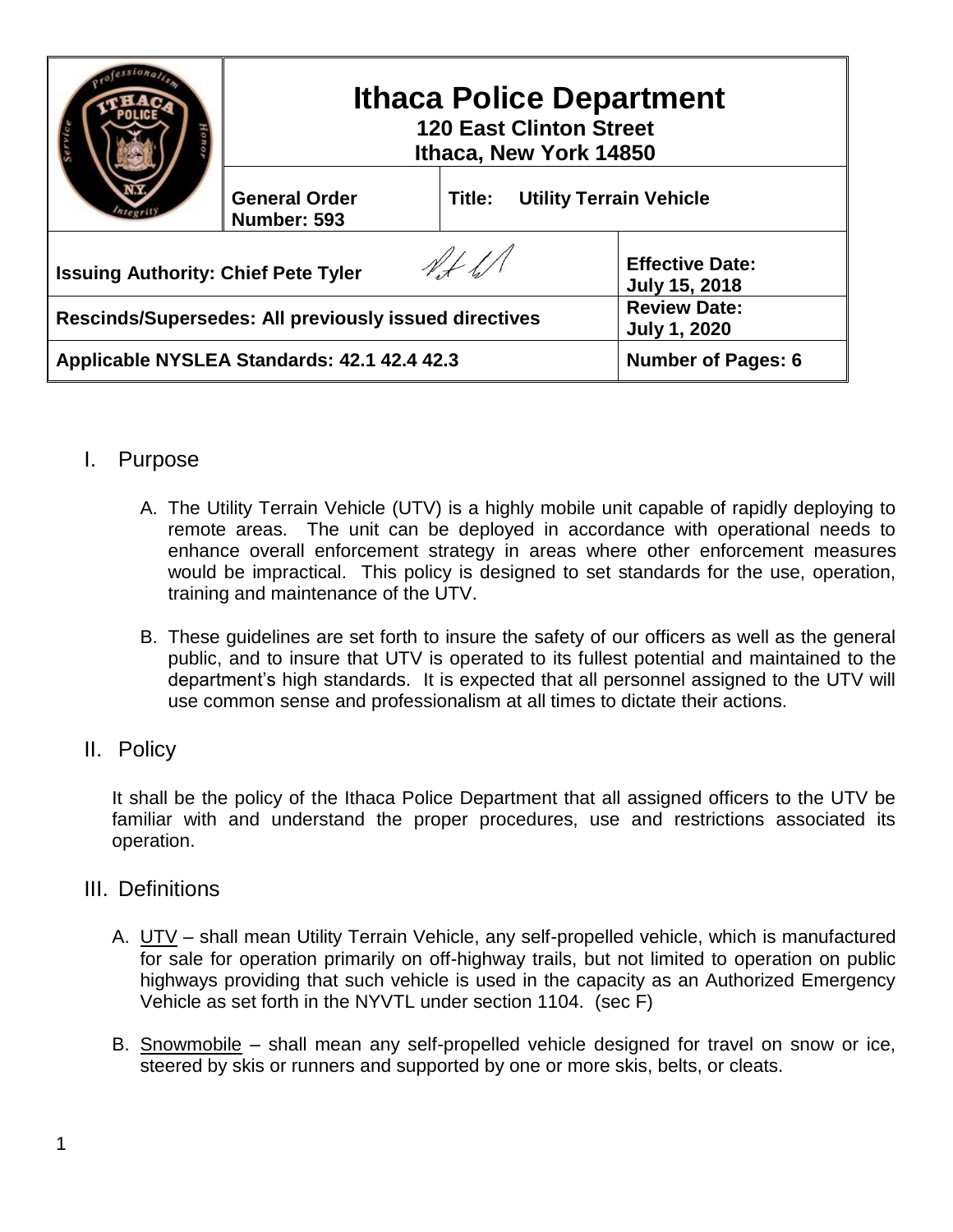- C. Emergency Operation shall mean the operation or parking, of an authorized emergency vehicle, as defined by New York State Vehicle and Traffic (V & T) Law Section 101, when such vehicle is engaged in transporting a sick or injured person, transporting a prisoner, pursuing and actual or suspected violator of the law, or responding to or working at the scene of an accident, disaster, police call, fire, actual or potential release of hazardous materials or other emergency.
- D. Emergency Response shall mean a response by an officer to a possible life-threatening situation or serious crime in progress, or an unusual incident/event that requires an immediate response by an officer.
- E. Pursuit Driving shall mean attempted apprehension by a police officer operating an emergency equipped police vehicle of occupant(s) of another motor vehicle, whose operator refuses to comply with a lawful directive to stop and attempts to flee.
- F. Emergency Vehicles shall mean police vehicles and other vehicles exercising the privileges set forth in V&T Section 1104.
- G. Liability of the Operator shall mean, under the provisions of V&T Section 1104, the driver of an authorized emergency vehicle is not relieved from the duty to drive with due regard for the safety of all persons, nor shall such provisions protect the driver from the consequences of their reckless disregard for the safety of others.

# IV. PROCEDURES

## A. SELECTION CRITERIA

*The selection process to choose candidates for UTV training will include, but not be limited to the following:*

- 1. Applying officers must have completed their initial hire probationary period with the Ithaca Police Department. Lateral hires are exempt from this restriction.
- 2. Letter of interest for being an authorized driver of the UTV.

## B. REQUIRED TRAINING

- 1. UTV
	- a. Department approved UTV Safety Course
- 2. SNOWMOBILE (one of the following) In the event of a snow emergency, officers who are selected to operate the machines will be given preference if they have completed any of the following courses. If the County roads are closed due to said emergency, the Chief can authorize any sworn Police Officer to operate same.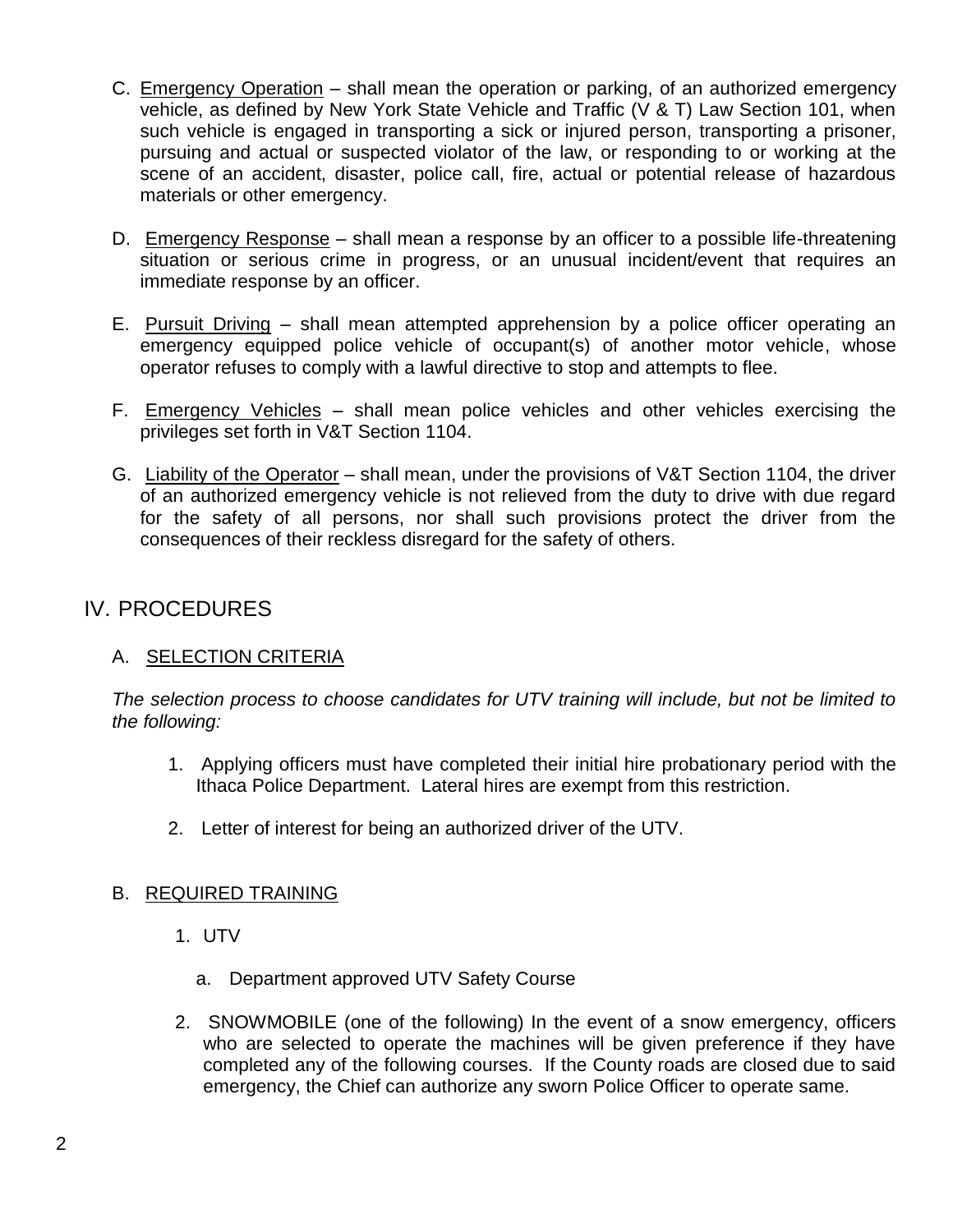- a. Parks & Recreation Snowmobile Basic/Advanced Course
- b. Snowmobile Safety Institute Program
- c. Department approved snowmobile safety course

#### C. EQUIPMENT (Required for UTV's and Snowmobiles)

All UTV and/or Snowmobile operators must wear the following safety equipment:

UTV

- 1. Visible Police Uniform
- 2. Ballistic Vest as issued by the department
- 3. Portable Radio
- 4. Seatbelt during any operation when practical to do so

#### Snowmobile

- 1. Department issued safety helmet
- 2. Eye protection (goggles or glasses)
- 3. Above the ankle leather boots (ATV) and/or pack boots (snowmobile)
- 4. Riding gloves/snowmobile mittens
- 5. Department issued ballistic vest
- 6. Portable radio

#### D. UNIFORM

 The ATV uniform will consist of the IPD Class B uniform as set forth in the IPD Uniform policy.

## E. UTV OPERATIONS

The Ithaca Police Department currently has one (1) UTV. The respective UTV's will use the radio call sign of **Ranger 1**. In the event a snowmobile is utilized during a snow, it will use the radio call sign of **POLAR 1**. Currently the Ithaca Police does not have a snowmobile in its inventory. The UTV will work with marked patrol units whenever possible. Trail checks will be staged near that unit when practical. The patrol unit will enable quick access for prisoner transport, back up, or serve as a base for emergency operations.

- 1. Officers will operate only Department owned and approved recreational vehicles while on duty, unless specifically authorized by the Chief of Police or his designee.
- 2. If such authorization is made, Officers will properly familiarize themselves with the recreational vehicles prior to operation. This will include reading and understanding the operator's manual for the model of recreational vehicle to be ridden, and a pre-operation inspection to all controls function correctly and that the recreational vehicle is safe to ride. Any appropriate safety gear will also be worn prior to operation.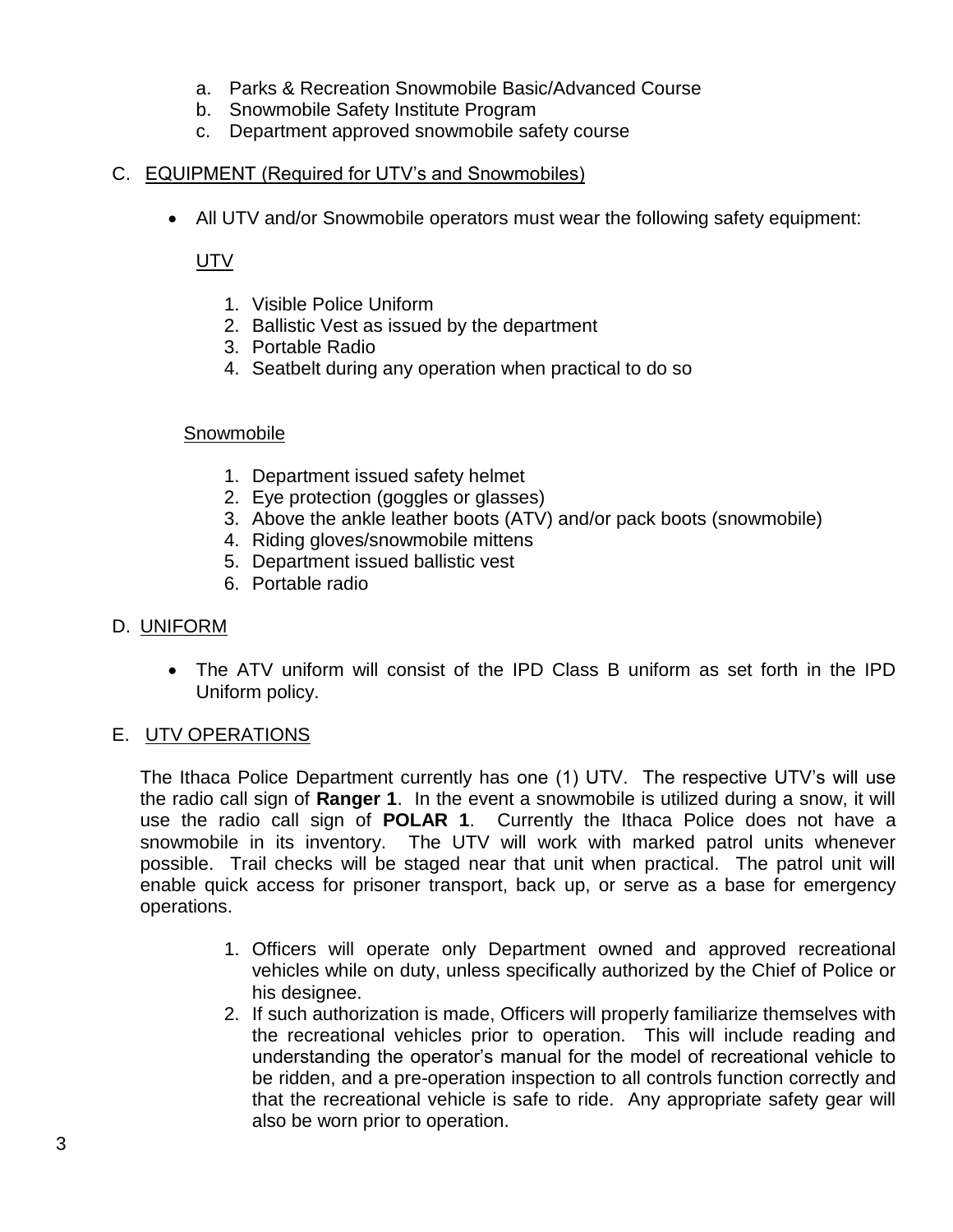- 3. A T-CLOC inspection will be performed prior to any operation
	- T- Tires and Wheels (Check for cuts, wear, and air pressure).
	- C Cables and Controls (Check for free movement and no leakages).
	- L Check and insure all lights and electrical features are working including emergency lighting.
	- O Inspect all fluid levels, including fuel.
	- C Inspect Chassis and drive shaft components.
- 4. UTV officers will properly wear all safety equipment at all times when the UTV is in motion
- 5. Any passengers are strictly prohibited unless authorized by a supervisor or in the event of an immediate emergency operation
- 6. Operators of snowmobiles on snow-covered trails must be cautious of rocks, logs and stumps as the machines pack down a new trail. Slow speed operation to match trail conditions.
	- 1. UTV will be assigned in pairs whenever possible for the purpose of safety.
	- 2. When operating a recreational vehicle, **SAFETY** is always to be the primary concern. Officers will comply with this at all times by riding in a safe and cautious manner. Any reckless behavior will result in the immediate removal from the UTV unit, and a ban from any further on duty UTV and snowmobile use. The UTV Supervisor or IPD Staff may also recommend disciplinary action as appropriate.
		- PROHIBITED PRACTICES (not limited to)
			- o Excessive Speed
			- o Purposely popping the front wheels off the ground (wheelies)
			- o Jumping
			- o Operating recreational vehicles without proper safety equipment in effect
			- o Officers are prohibited from patrol on frozen lakes, waterways, and ponds
	- 3. Officers shall use caution not to cause unnecessary damage to landscaping or foliage and to the maximum extent possible operate the vehicle only on established roads and pathways.
	- 4. Other than on highways approved and marked as snowmobile routes or when there is a snow emergency, traveling on an open roadway is not approved for departmental snowmobiles except in an emergency and only when both headlight and emergency lights are on an only for the distance necessary to address the emergency.
	- 5. Officers shall use extreme caution when operating in or near park and residential areas
	- 6. Crossing public roadways must be done at right angles. Prior to crossing, the vehicle's emergency lights must be activated.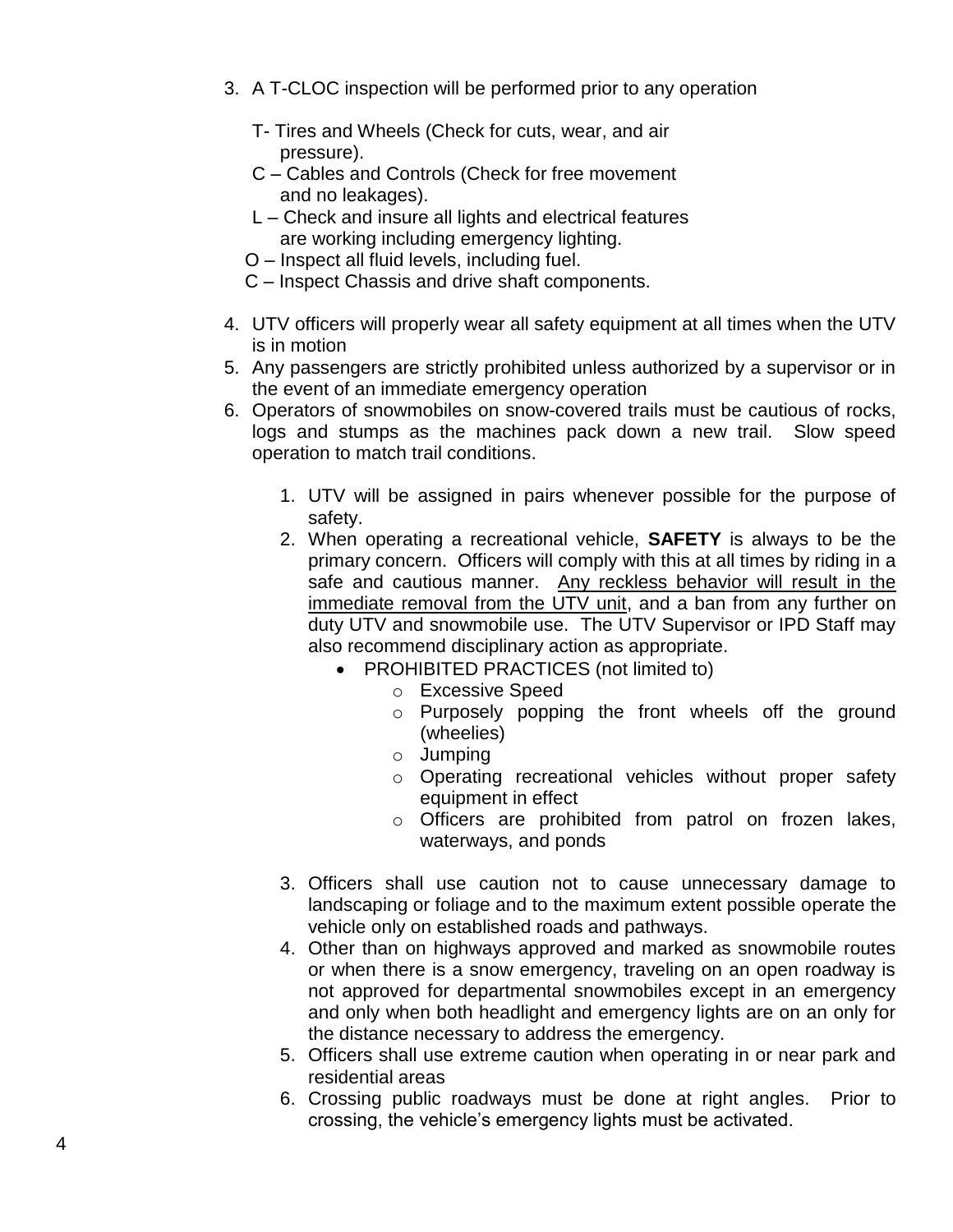- 7. When passing other recreational vehicles or cutting in and out of traffic, emergency lights and headlights may be used if the would add to the safety of the maneuver.
- 8. Following the use of the recreational vehicle, the operator will thoroughly inspect and clean the vehicle. Any deficiencies will be immediately reported to the UTV Supervisor.
- 9. A licensed repair shop designated by the UTV Supervisor to annually inspect the departments UTV.
- 10.The Ithaca Police Department UTV and transport trailer may be loaned to other departments within the City of Ithaca on a temporary basis provided that it does not conflict with the needs of the Police Department and is not a public operation. In circumstances where the City employee is determined to be fully capable, through training and experience, in the operation and maintenance of the UTV or transport trailer. An UTV certified IPD Officer need not accompany and operate said vehicle. Any damage to loaned UTV will be the responsibility of the borrowing party. The Chief of Police will approve such loans of UTV equipment in advance, with notification made to the UTV Supervisor.

# F. PATROL TACTICS

- 1. All emergency lights will be operated during vehicle stops.
- 2. Whenever possible, vehicle stops should be done along a straightaway.
- 3. When making a stop, the Department machine will be placed in an offset angle and behind the target vehicle.
- 4. The officer will order the operator of the target vehicle to shut off his/her vehicle, and remain seated.
- 5. Operators should be instructed to call for an available marked patrol unit to respond to stop.
- 6. Although well equipped with emergency lighting, whenever possible, conduct interviews off the main roadway to ensure the safety of all involved.
- 7. Members of the UTV **will not engage in high-speed pursuits** when operating an UTV or snowmobile.
- 8. Tactical operations will include patrol vehicles positioned ahead of target vehicles to prevent an escape. Road units can be utilized to block fleeing subjects. Recreational vehicles cannot make sudden stops. Allowances need to be made so that a recreational vehicle can be brought to a safe stop. Leave an out in the roadblock for machines that are operated at an excessive speed to avoid collision with the roadblock.

# G. TRAILERING

Care will be given to securing and protecting the UTV from damage during transporting.

1. LOADING and UNLOADING